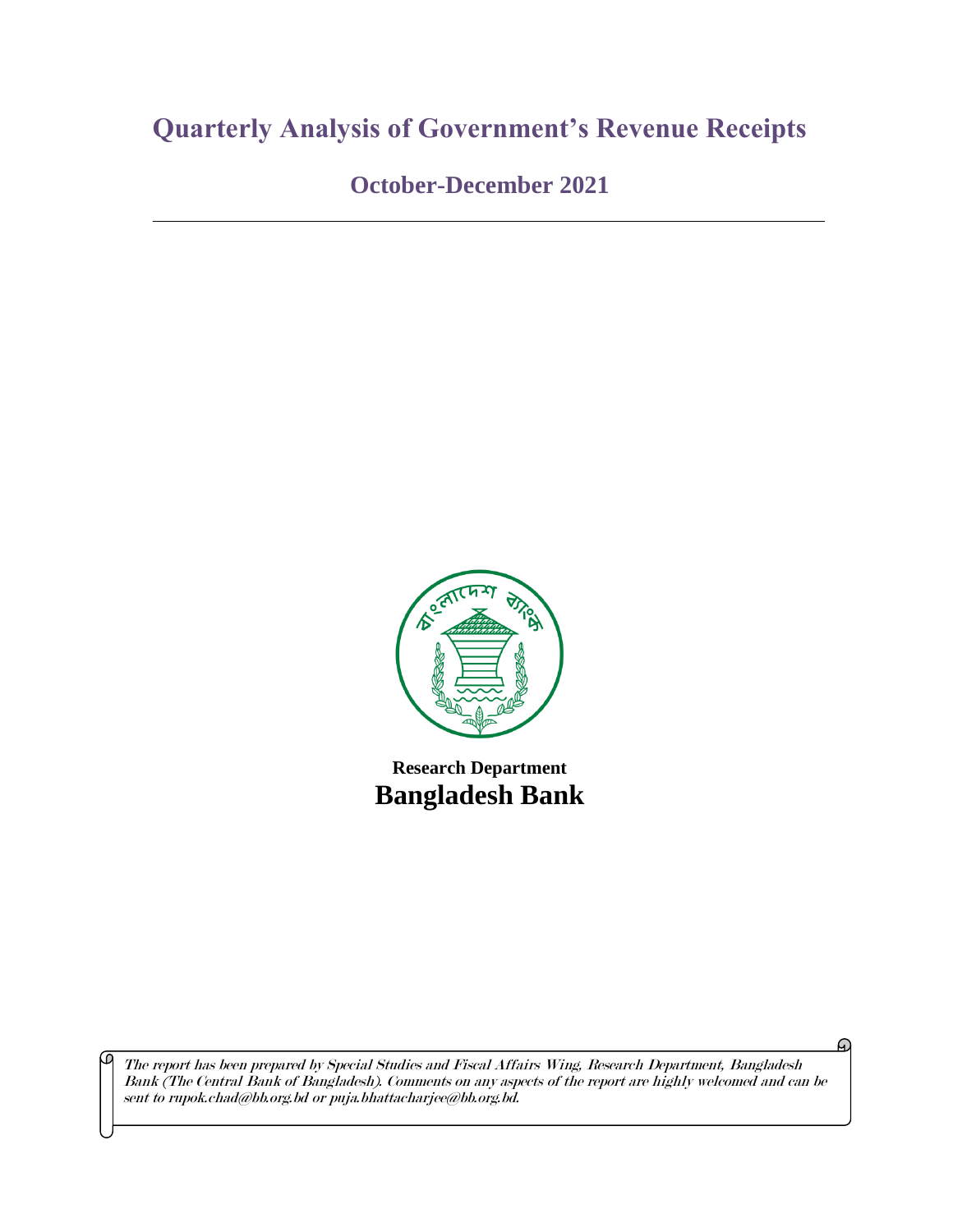### **Highlights of the report**

- $\triangleright$  Total target for revenue collection for FY22 has been set at Tk. 3,89,000 crore, which was 10.7 percent and 34.5 percent higher than the revised target (Tk. 3,51,532 crore) and the actual revenue receipts (Tk. 289318.1 crore) respectively in FY21.
- $\triangleright$  During the second quarter of FY22, i.e.Oct-Dec 2021, total revenue collection stood at Tk. 76,544.3 crore, which was 15.9 percent higher than that of the same period of FY21.
- During the quarter under review, total NBR tax revenue collection stood at Tk. 70,738.9 crore, which was 17.0 percent higher than that of the same quarter of previous fiscal year.
- $\triangleright$  During October-December 2021, Direct tax and indirect tax increased by 18.2 percent and 16.5 percent to Tk. 21,684.8 crore and Tk. 49,054.1 crore respectively than that of the same period of the last fiscal year (Annex-2).
- $\triangleright$  VAT, supplementary duty, import duty and others tax/duties dominated NBR tax revenue collection which was Tk. 49,054.1 crore or 69.3 percent of the total NBR tax revenue collection during this quarter (Annex-2).
- During October-December 2021, Non-NBR tax revenue collection stood at Tk. 1647.5 crore, which was 36.1 percent and 22.6 percent higher than that of the previous quarter and the corresponding quarter of the last fiscal year respectively (Annex-3).
- During October-December 2021, Non-tax revenue collection stood at Tk. 4,158.0 crore, which was 32.2 percent and 2.2 percent lower than that of the previous quarter and the corresponding quarter of the last fiscal year respectively.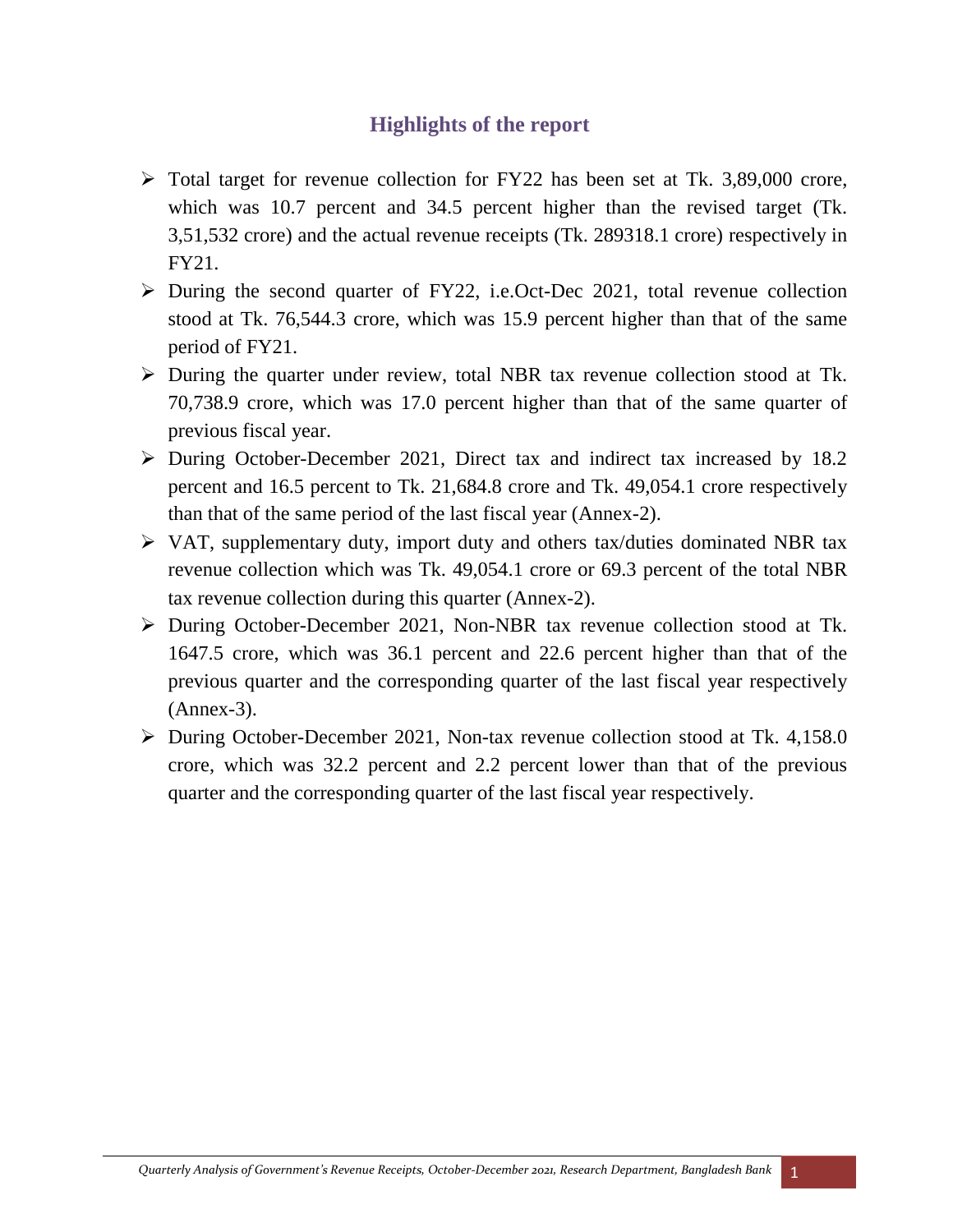## **Quarterly Analysis of Government's Revenue Receipts<sup>P</sup> October-December 2021**

The quarterly report on revenue collection depicts many dimensions of the revenue earnings path including category and sub-category-wise comparison, inter-quarter comparisons, progress towards yearly target etc. along with important policy aspects taken by the government. The category-wise target, revised target and actual revenue collection is shown in Table 1.

| <b>Table 1: Total Revenue Collection at a glance</b> |                        |                       |                             |  |  |  |  |
|------------------------------------------------------|------------------------|-----------------------|-----------------------------|--|--|--|--|
|                                                      |                        |                       | (Tk. in crore)              |  |  |  |  |
| <b>Source of Revenue</b>                             | <b>Target for FY22</b> | <b>Revised Target</b> | <b>Actual Collection in</b> |  |  |  |  |
|                                                      |                        | for FY21              | $FY21^*$                    |  |  |  |  |
| <b>I. Tax Revenue</b>                                | 3,46,000               | 3,16,000              | 2,66,798.6                  |  |  |  |  |
| <b>A. NBR Tax Revenue</b>                            | 3,30,000               | 3,01,000              | 2,59,881.8                  |  |  |  |  |
| <b>B. Non-NBR Tax Revenue</b>                        | 16,000                 | 15,000                | 6,916.8                     |  |  |  |  |
| <b>II. Non-Tax revenue</b>                           | 43,000                 | 35,532                | 22,519.5                    |  |  |  |  |
| <b>Total</b>                                         | 3,89,000               | 3,51,532              | 2,89,318.1                  |  |  |  |  |
| <i>*Provisional</i>                                  |                        |                       |                             |  |  |  |  |

*Source: Budget in Brief, FY 2021-22, Ministry of Finance*

During October-December 2021 total revenue collection stood at Tk.76544.3 crore, which was 15.9 percent higher than that of the same quarter of the previous fiscal year. According to the latest data, Tax Revenue and Non-Tax revenue collection of the Government Revenue Receipts are elaborately described below:

### **I. Tax Revenue**

#### **A. NBR tax revenue collection**

During the second quarter of FY22 (October-December 2021), the NBR tax revenue collection stood at Tk.70738.9 crore (annex 1), which was 21.2 percent and 17.0 percent higher than that of the previous quarter and the same quarter of previous fiscal year respectively mainly due to the increase in import duty, VAT, Supplementary duty, excise duty, income tax and travel tax. The current pandemic situation did not hamper the



Source: NBR and CGA

 $\overline{a}$ <sup>P</sup> Provisional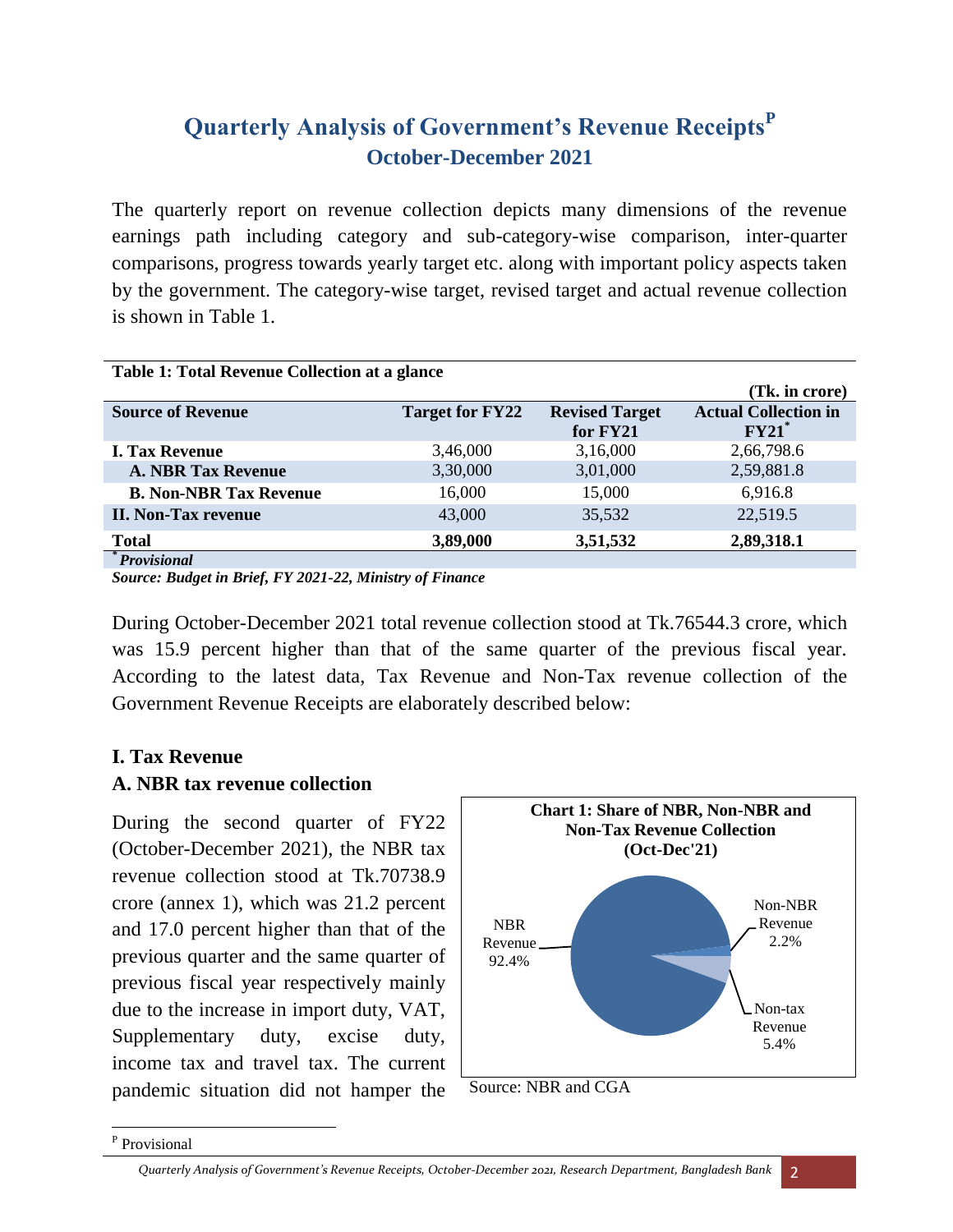revenue collection due to the necessary steps undertaken by the Government.

### **i) Direct Tax (Income Tax and Travel Tax)**

During October-December 2021, Direct Tax increased by 18.2 percent to Tk. 21,684.8 crore than that of the same quarter of the previous fiscal year. Of which Income Tax and Travel Tax increased by 17.7 percent and 149.4 percent to Tk. 21,499.8 crore and Tk. 185.0 crore respectively than that of the same quarter of previous fiscal year (Annex 2). Direct tax was 20.8 percent higher than that of the previous quarter. The contribution of the Direct tax was 30.7 percent of total collection of NBR tax during the quarter under review.

### **ii) Indirect Tax (VAT, Import Duty, Supplementary Duty and Others)**

During October-December 2021, Indirect Tax increased by 16.5 percent to Tk. 49,054.1 crore than that of the same period of the previous fiscal year. Furthermore, this was 21.4 percent higher than

July-September 2021 (Annex 2).

VAT (domestic) plays a dominant role as usual, that was recorded to Tk. 17,078.3 crore (34.8 percent) of total indirect tax revenue collection while VAT (import), Import Duty



and Supplementary Source: NBR

Duty (domestic) contributed 22.4 percent (Tk. 10,983.62 crore), 17.3 percent (Tk. 8,507.25 crore), and 16.7 percent (Tk. 8173.78 crore) respectively during the quarter under review (Chart 2).

### **B. Non-NBR Tax Revenue Collection**

Non-NBR tax revenue is the least expected earning source, among all the sources of revenue collection. In the budget for FY22, the annual target for Non-NBR tax revenue collection was set at only Tk. 16,000 crore which was 4.1 percent of the target for total revenue collection (Table-1). During October-December 2021, Non-NBR tax revenue collection was Tk. 1,647.5 crore, which was 36.1 and 22.6 percent higher than that of the previous quarter and the same quarter of the preceding year respectively (Annex 3). Stamp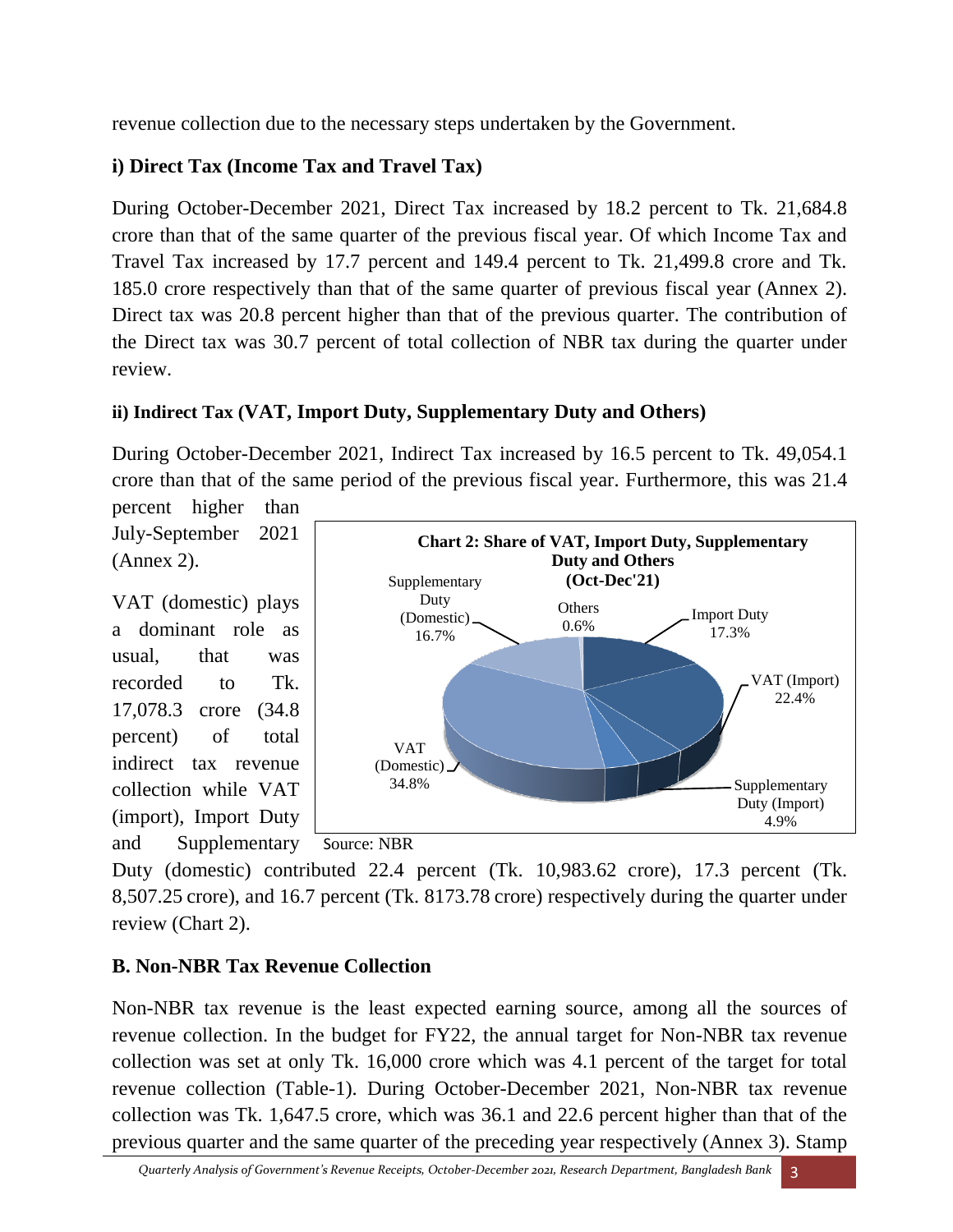Duty, Taxes on use of goods and Narcotics & Liquor are the components of Non-NBR revenue collection, which contributed by 54.1 percent (Tk. 891.63 crore), 30.3 percent (Tk. 499.81 crore), and 15.6 percent (Tk. 256.01 crore), respectively in the total Non-NBR revenue collection (Chart 3A).



### **II. Non-tax Revenue Collection**

The second highest revenue earning source is the Non-tax revenue collection. The annual target for Non-tax revenue collection was set at Tk. 43,000 crore for FY22 which was 11.1 percent of the total revenue collection. During October-December 2021, the Non-tax revenue collection was Tk. 4,157.9 crore which was 32.2 percent and 2.2 percent lower than that of the previous quarter and the corresponding quarter of the previous fiscal year respectively (Chart 4, Annex 4).

Among all the components, Administrative fees contributed the most (Tk. 1697.4 crore or 40.8 in percent) in the total Non-tax revenue collection. Besides, Interest, Dividends, Rent, and Others contributed 10.1 percent (Tk. 421.6 crore), 9.4 percent (Tk. 390.4 crore), 1.5 percent (Tk. 63.4 crore), and 37.4 percent (Tk. 1554.7 crore) respectively (Chart 4A).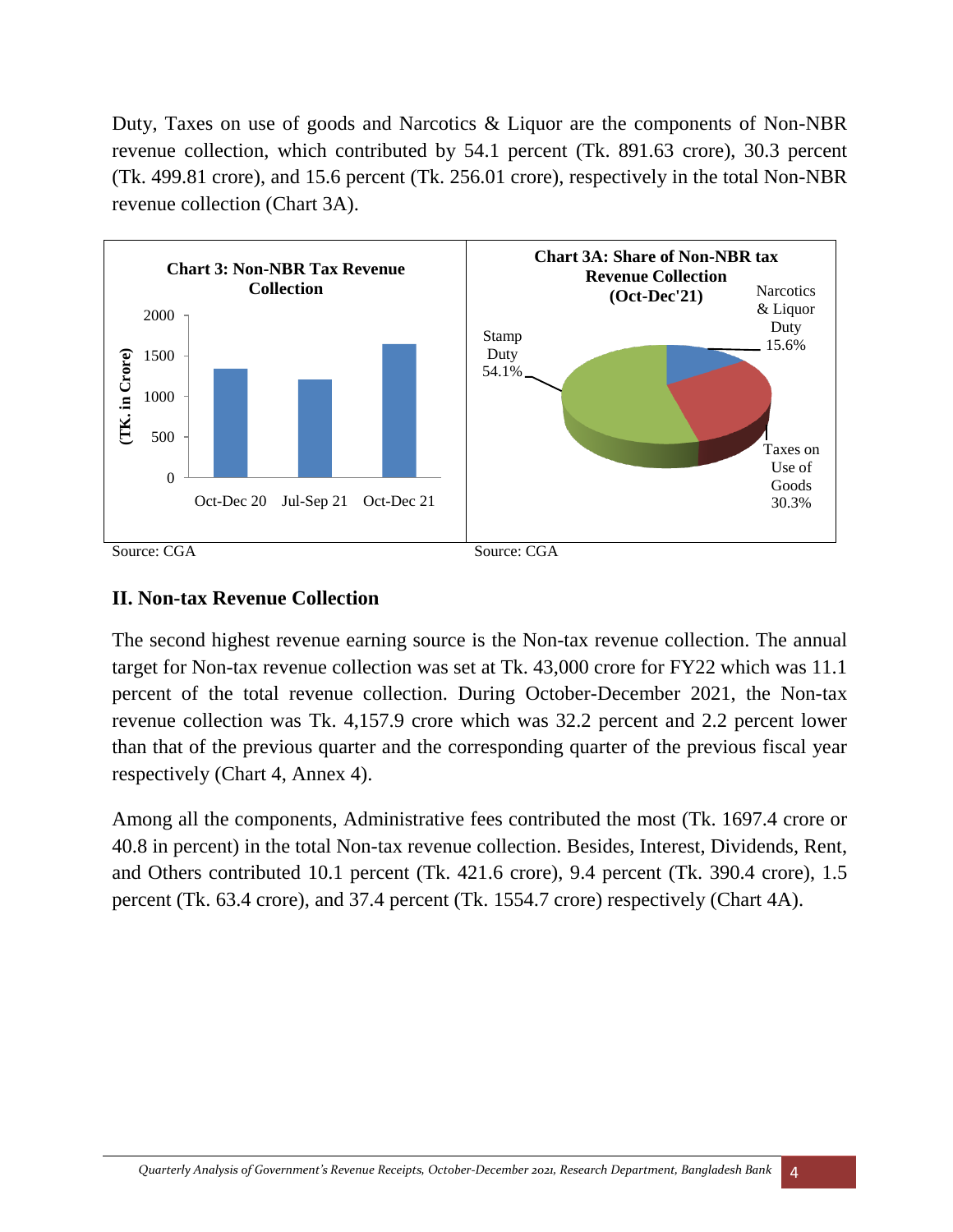

#### **Important policy measures taken by the government for revenue mobilization**

Every year revenue target is set at a newer height to cover higher budgetary expenses for the operating and development projects including the ADP projects. In line with this, the government has declared some important initiatives and action plans for revenue mobilization in the budget for FY22. A few of these are stated below:

### **Some policy initiatives declared in the national budget for FY22**

- $\triangleright$  Practical measures have been implemented along with easy and seamless services to the taxpayers through digitalization and automation of Income Tax, VAT and Customs duties under the NBR.
- $\triangleright$  To encourage the taxpayers, e-payment services have been initiated which will create an opportunity for taxpayers to pay taxes at their convenience even without physical presence. Moreover, the government has taken necessary steps for submitting the income tax online.
- $\triangleright$  To ascertain the authenticity and transparency of the audited statements of accounts submitted by the taxpayer companies The National Board of Revenue and Institute of Chartered Accountants of Bangladesh (ICAB) have jointly introduced Document Verification System (DVS). Furthermore, the e-TDS system has also been introduced for monitoring tax deduction and collection.
- $\triangleright$  For bringing transparency in VAT collection and establishing an ICT based VAT administration system the government has introduced a VAT Online Project.
- From August 2020 the NBR started installing EFD (Electronic Fiscal Device)/ SDC (Sales Data Controller) to ensure easy, transparent and hassle-free VAT collection hoping that the general consumers will make this project successful.
- $\triangleright$  As per international best practices followed worldwide for customs management, a new Customs Act, 2021 is being formulated and it is now at the vetting stage.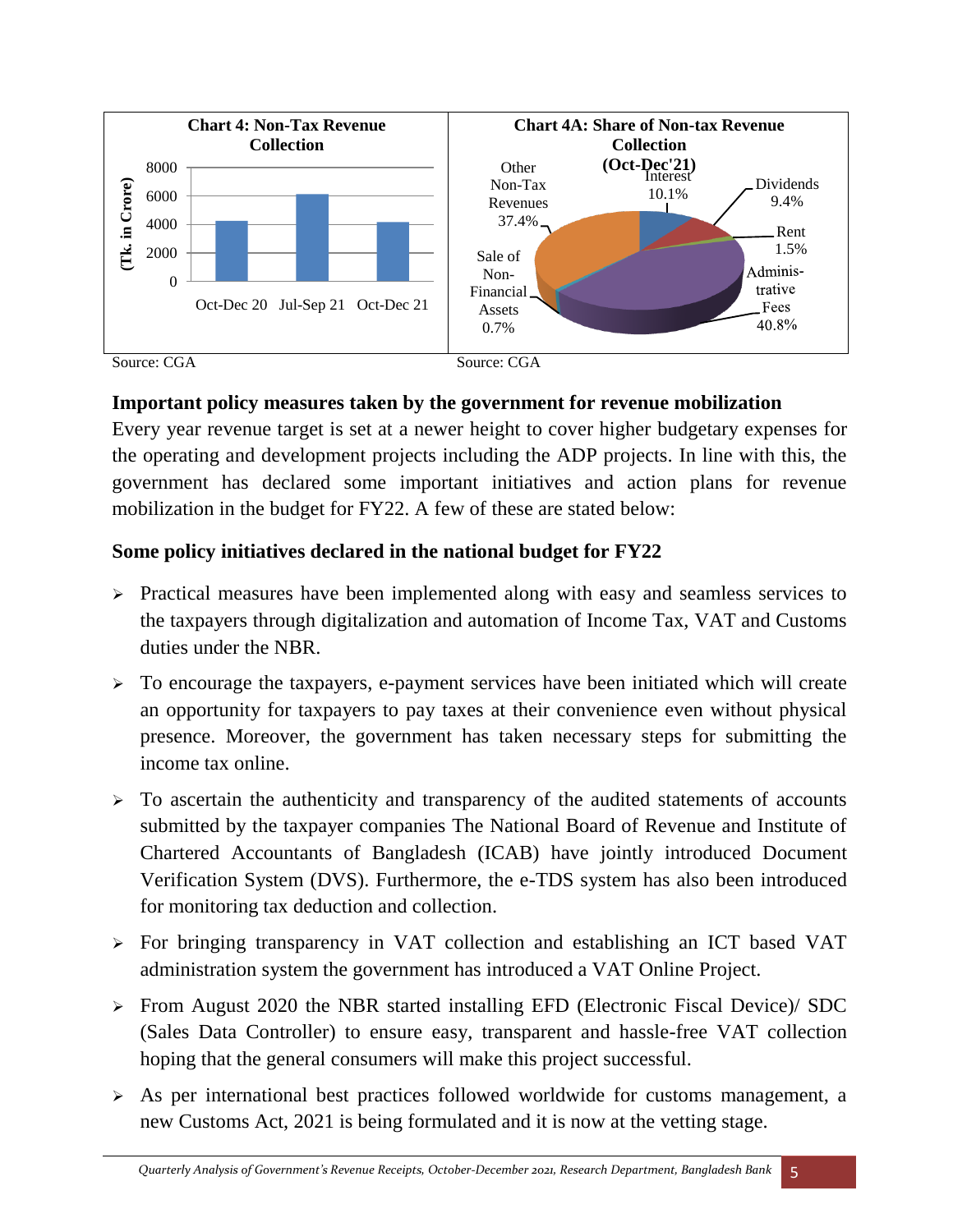|                                 |                           |            |             |            |                                | $(Annex-1)$                   |  |
|---------------------------------|---------------------------|------------|-------------|------------|--------------------------------|-------------------------------|--|
| <b>Total Revenue Collection</b> |                           |            |             |            |                                |                               |  |
|                                 |                           |            |             |            |                                | (Tk. In Crore)                |  |
|                                 | <b>Target For</b><br>FY22 | Oct-Dec'20 | July-Sep'21 | Oct-Dec'21 | <b>Percentage Change</b>       |                               |  |
| <b>Source</b>                   |                           |            |             |            | Oct-Dec'21<br>over July-Sep'21 | Oct-Dec'21<br>over Oct-Dec'20 |  |
| <b>NBR</b> tax revenue          | 330000                    | 60442.56   | 58351.19    | 70738.92   | 21.23                          | 17.03                         |  |
|                                 | (84.83)                   | (91.53)    | (88.83)     | (92.42)    |                                |                               |  |
| <b>Non-NBR Tax</b>              | 16000                     | 1344.07    | 1210.65     | 1647.45    | 36.08                          | 22.57                         |  |
| <b>Revenue</b>                  | (4.11)                    | (2.04)     | (1.84)      | (2.15)     |                                |                               |  |
| <b>Non-Tax Revenue</b>          | 43000                     | 4249.26    | 6129.5      | 4157.96    | $-32.16$                       | $-2.15$                       |  |
|                                 | (11.05)                   | (6.43)     | (9.33)      | (5.43)     |                                |                               |  |
| <b>Total</b>                    | 389000                    | 66035.89   | 65691.34    | 76544.33   | 16.52                          | 15.91                         |  |

|                         |                   |            |                                 |            |                                | $(Annex-2)$                   |
|-------------------------|-------------------|------------|---------------------------------|------------|--------------------------------|-------------------------------|
|                         |                   |            | <b>NBR</b> tax Revenue Receipts |            |                                |                               |
|                         |                   |            |                                 |            |                                | (Tk. In Crore)                |
| Sector of               | <b>Target For</b> |            |                                 |            | <b>Percentage Change</b>       |                               |
| <b>Receipts</b>         | <b>FY22</b>       | Oct-Dec'20 | July-Sep'21                     | Oct-Dec'21 | Oct-Dec'21<br>over July-Sep'21 | Oct-Dec'21<br>over Oct-Dec'20 |
| <b>Direct Tax</b>       | 105475            | 18342.79   | 17949.45                        | 21684.80   | 20.81                          | 18.22                         |
|                         | (31.96)           | (30.35)    | (30.76)                         | (30.65)    |                                |                               |
| Income Tax              | 103945.10         | 18268.60   | 17871.41                        | 21499.81   | 20.30                          | 17.69                         |
|                         |                   | (99.59)    | (99.57)                         | (99.15)    |                                |                               |
| <b>Travel Tax</b>       | 1529.90           | 74.19      | 78.04                           | 184.99     | 137.05                         | 149.35                        |
|                         |                   | (0.40)     | (0.43)                          | (0.85)     |                                |                               |
| <b>Indirect Tax</b>     | 224525            | 42099.77   | 40401.74                        | 49054.12   | 21.42                          | 16.52                         |
|                         | (68.04)           | (69.65)    | (69.24)                         | (69.35)    |                                |                               |
| <b>Import Duty</b>      | 37807.18          | 6893.36    | 7719.71                         | 8507.25    | 10.20                          | 23.41                         |
|                         |                   | (16.37)    | (19.11)                         | (17.34)    |                                |                               |
| VAT (import)            | 45554.76          | 8663.55    | 9576.84                         | 10983.62   | 14.69                          | 26.78                         |
|                         |                   | (20.58)    | (23.70)                         | (22.39)    |                                |                               |
| VAT (domestic)          | 82192.82          | 15279.71   | 14491.52                        | 17078.32   | 17.85                          | 11.77                         |
|                         |                   | (36.29)    | (35.87)                         | (34.82)    |                                |                               |
| Supplementary           | 12234.61          | 2127.5     | 2012.43                         | 2393.57    | 18.94                          | 12.51                         |
| duty (Import)           |                   | (5.05)     | (4.98)                          | (4.88)     |                                |                               |
| Supplementary           | 42990.65          | 7756.03    | 6281.21                         | 8173.78    | 30.13                          | 5.39                          |
| duty (domestic)         |                   | (18.42)    | (15.55)                         | (16.66)    |                                |                               |
| Regulatory              | 55.45             | 0.00       | 0.67                            | 0.00       | $-100.0$                       |                               |
| Duty                    |                   | (0)        | (0.00)                          | (0.00)     |                                |                               |
| <b>Excise Duty</b>      | 3685.69           | 1188.29    | 158.67                          | 1629.32    | 926.86                         | 37.11                         |
|                         |                   | (2.82)     | (0.39)                          | (3.32)     |                                |                               |
| Turn Over Tax           | 3.84              | 0.26       | 0.20                            | 0.15       | $-25.0$                        | $-42.31$                      |
|                         |                   | (0.00)     | (0.00)                          | (0.00)     |                                |                               |
| Others                  | $\mathbf{0}$      | 191.07     | 160.49                          | 288.11     | 79.52                          | 50.79                         |
|                         |                   | (0.45)     | (0.39)                          | (0.59)     |                                |                               |
| <b>Total of NBR tax</b> | 330000            | 60442.56   | 58351.19                        | 70738.92   | 21.23                          | 17.03                         |